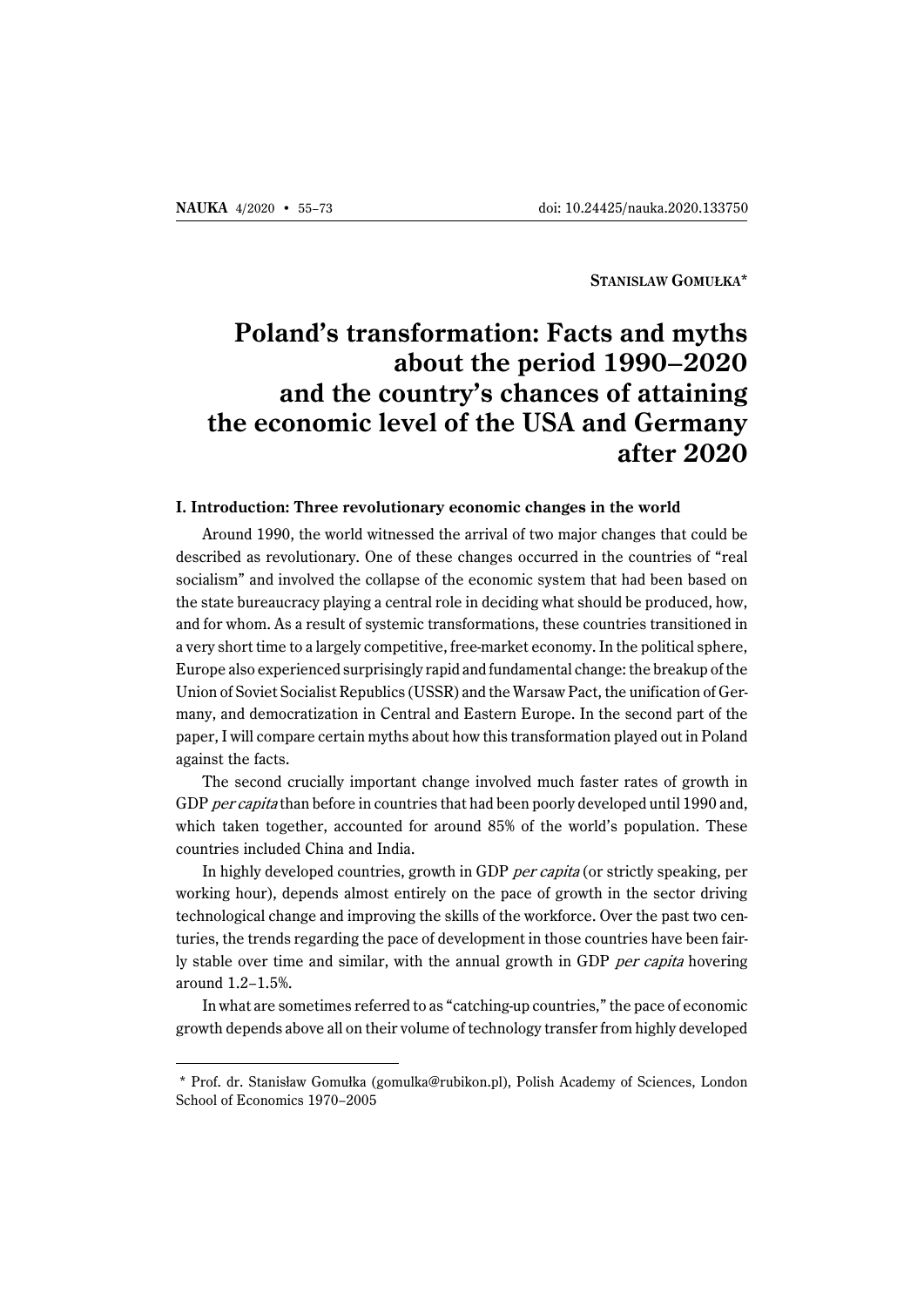countries, and this volume depends on their economic policies, in particular the level of investment in relation to GDP, the quality of institutions, and workforce skills. As a result of this, the pace of catching up varies widely across countries and over time – as demonstrated by data from the World Bank and the International Monetary Fund (IMF) – with growth in GDP per capita usually falling within the wide range of  $1-10\%$ a year (Gomulka 2017).

In the 19th and 20th centuries, the percentage income gap between those countries and highly developed countries had continually risen, as had the civilization gap in general. As a result of the second of the two crucial changes mentioned above, however, around 30–40 years ago these two gaps rapidly started to narrow. The countries affected by this transition – from divergence to convergence – also include Poland.

The past 40–50 years have also witnessed a revolutionary institutional and political change in Europe, namely the establishment and development of the European Union (EU) along with the economic, developmental, and political consequences that this has brought for the member states and for the globe. Economic and political changes brought by the first revolution also facilitated the EU's enlargement. Poland did not join the EU until as recently as in 2004. Over the past four years, Poland has encountered problems with fully accepting the consequences of membership (Wilkin 2019). In this paper, I will list some of these problems.

Development means not only growth in GDP per capita or in wealth per capita but also changes in all other factors that impact significantly on the quality of life. In the third part of the paper, I will restrict myself to only four fields of such changes in Poland: the quality of political democracy, the level of income and wealth inequality, demographic changes, and the quality of the natural environment against the backdrop of other countries, chiefly the EU member states.

In the fourth part of the paper, I will present Poland's position in the process of bridging the development gap in relation to the United States and the economically and institutionally most developed countries of the EU. I will touch upon the issue of further possibilities of narrowing the gap with respect to GDP *per capita* in the next 20–30 years, depending on strategic choices in economic policy. In this context, I will address the following issues:

- 1) Reasons behind the high rate of growth in 2016–2019;
- 2) Forecasts of GDP growth and the condition of public finance in the next few years;
- 3) Adjustments in economic policy needed in the next 10–30 years;
- 4) Long-term forecasts of GDP per capita in several scenarios;
- 5) The costs and directions of fundamental transformations needed in the energy sector.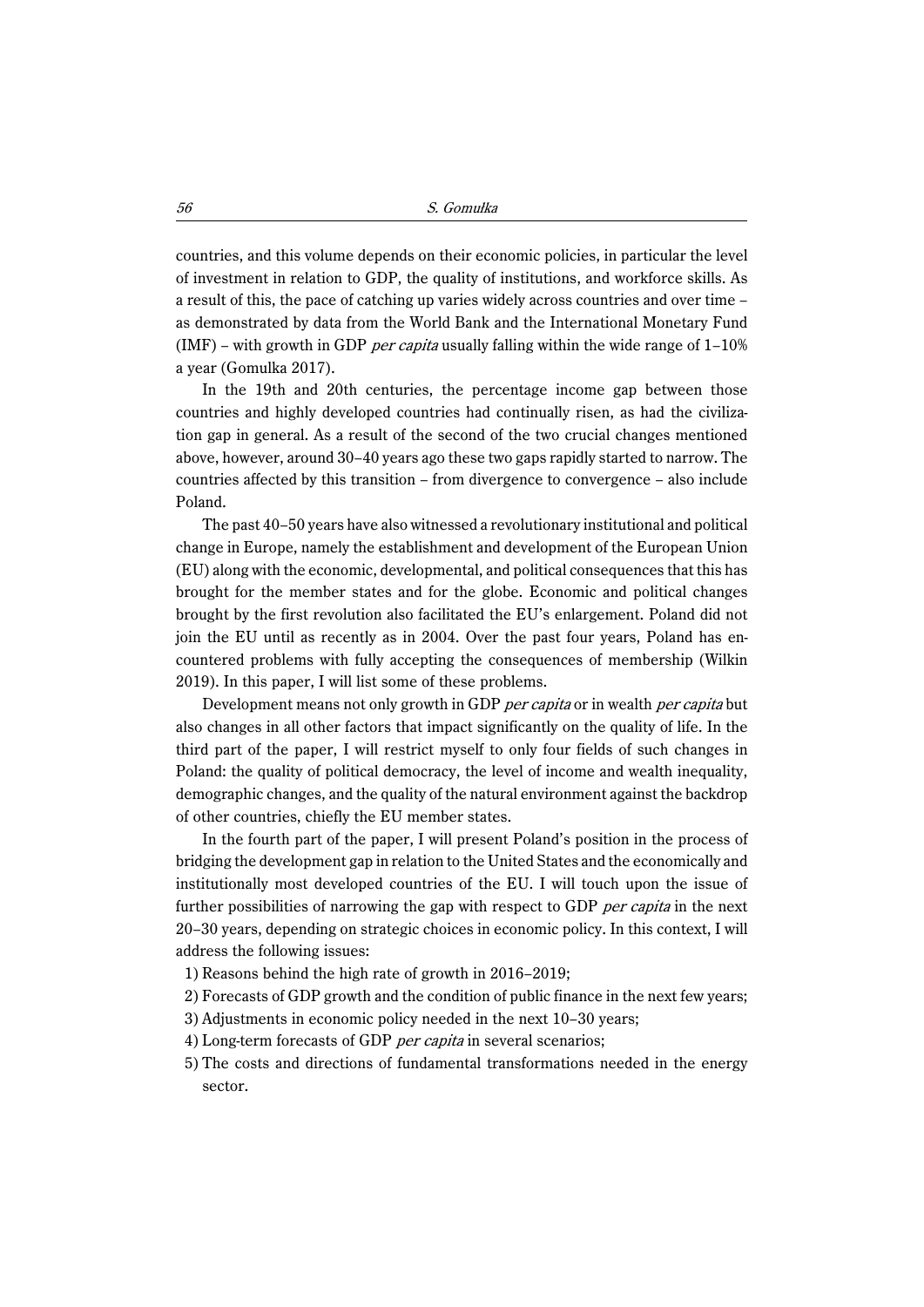#### **II. Facts and myths about the transformation in Poland**

The key reforms launched in late 1989 and during the 1990s still sometimes come under criticism, including on the part of influential politicians. Did Poland have an evidently better modernization alternative? In order to answer this question in a reliable way, we must first point out several important facts.

A good lead-in to the key reforms of late 1989 and early 1990 was provided by the following measures: "Wilczek's reform", which liberalized business activity (the Business Activity Act of 23 December 1988), the National Bank of Poland (NBP) Act and the Banking Law of 31 January 1989, which allowed for the operation of private banks, and the establishment of nine regional commercial banks based on some 400 outlets of the NBP. Other important reforms involved allowing for the emergence of the foreign exchange market based on around 20,000 private foreign currency exchange offices in the first half of 1989, and far-reaching liberalization of food prices in August 1989. These important market-oriented measures were taken partially in response to the IMF's recommendations, made at the request of the Polish government in  $1985<sup>1</sup>$ Those recommendations were initially ignored by the Polish authorities, but they started to be taken into account when the Rakowski government was formed on 27 September 1988.

However, those market-oriented measures also revealed the dangerously large scale of macroeconomic disequilibrium shortly before the appointment of the Mazowiecki government on 12 September 1989. In August 1989, the market price of the dollar reached such a high level that a monthly wage was equivalent to around USD 20, and the inflation rate in that month alone was estimated at around 50%. The foreignexchange reserves of the NBP and commercial banks were very low – slightly under USD 2 billion. In turn, the formal dollar deposits held by households in banks totalled around USD 5 billion and those held by businesses amounted to nearly USD 3 billion. Poland's foreign debt to the members of the Paris Club was not being serviced, and the state's budget deficit was being financed through money printing. In August 1989, Poland was therefore in the state of an exceptionally profound economic and financial crisis whose scale was significantly greater than the situations faced by the other European countries of "real socialism".

Despite that profound crisis, however, the transformational recession – inevitable in response of the necessary liberalization of prices and the breakup of the rouble-

<sup>&</sup>lt;sup>1</sup> As the IMF's chief adviser on Polish affairs in 1985–1987 and the author of a special report commissioned by the IMF in 1985 (Kowalik, 2010, Document No. 175), I was one of the formulators of those recommendations (I forwarded the report directly to several economists in Poland, including Leszek Balcerowicz and Władysław Baka, who then served as governor of the NBP).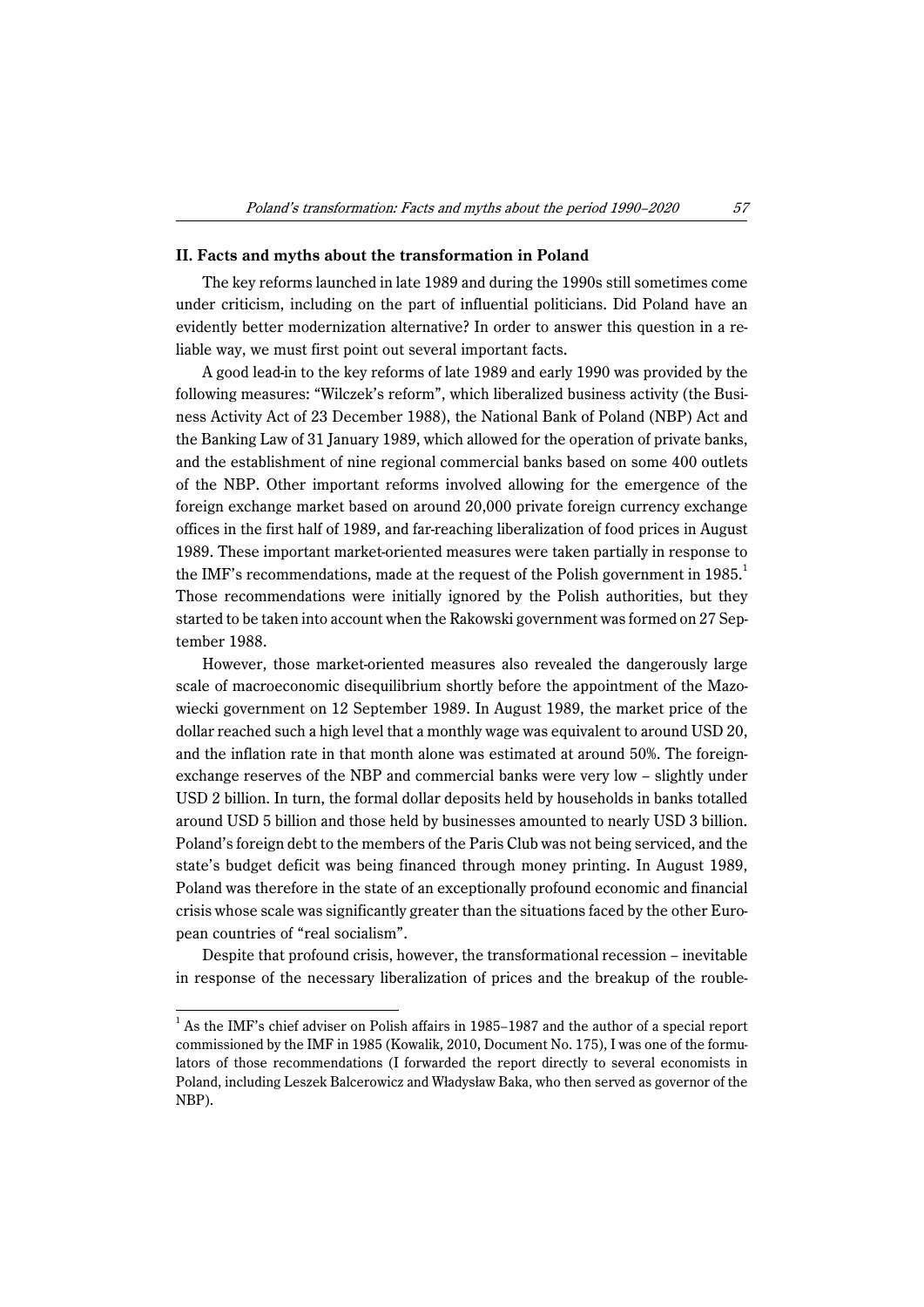based trading bloc (the Council for Mutual Economic Assistance, COMECON) in 1991 – in Poland (and Slovenia) was smaller in scale and lasted shorter than elsewhere in the Eastern bloc countries. In turn, the increase of the GDP per capita measured in terms of purchasing power parity (PPP) was exceptionally large in the 30-year-period under discussion: from 30–40% of the level reported in Western Europe and in the United States in 1989 to 50–60% in 2019, in other words to a level much higher than had been seen over the past two or three centuries (Piątkowski 2018).

| Country                   | Initial<br>year | Level in<br>initial year | Level<br>in 2018 |  |
|---------------------------|-----------------|--------------------------|------------------|--|
| Central Europe and Russia |                 |                          |                  |  |
| Poland                    | 1989            | 30.1                     | 50.0             |  |
| Bulgaria                  | 1990            | 35.0                     | 35.1             |  |
| Czech Republic            | 1995            | 48.0                     | 63.4             |  |
| Estonia                   | 1993            | 28.0                     | 56.6             |  |
| Lithuania                 | 1995            | 24.0                     | 56.4             |  |
| Latvia                    | 1992            | 23.0                     | 49.0             |  |
| Germany                   | 1990            | 86.7                     | 85.8             |  |
| Russia                    | 1992            | 24.0                     | 43.3             |  |
| Romania                   | 1990            | 30.8                     | 45.0             |  |
| Slovakia                  | 1993            | 31.0                     | 54.1             |  |
| Slovenia                  | 1992            | 44.0                     | 61.0             |  |
| Ukraine                   | 1992            | 24.0                     | 14.7             |  |
| Hungary                   | 1990            | 46.0                     | 49.0             |  |
| Central Asia and China    |                 |                          |                  |  |
| China                     | 1990            | 4.1                      | 29.1             |  |
| Armenia                   | 1992            | 6.0                      | 16.5             |  |
| Azerbaijan                | 1992            | 7.0                      | 28.8             |  |
| Georgia                   | 1994            | 6.0                      | 18.2             |  |
| Kazakhstan                | 1992            | 28.0                     | 44.1             |  |
| Kyrgyzstan                | 1992            | 7.0                      | 6.2              |  |
| Tajikistan                | 1992            | 5.0                      | 5.5              |  |
| Turkmenistan              | 1992            | 12.0                     | 30.8             |  |
| Uzbekistan                | 1992            | 7.0                      | 11.2             |  |

Table 1. GDP per capita with reference to the United States: comparison between Poland and other post-socialist countries at the beginning of the transformation and in 2018

Source: World Bank, the most recent database, gives GDP per capita, PPP as percent of the US level (constant 2011 international \$)

One of the several most important reasons behind this historic success was the fact that the new domestic private sector outside agriculture expanded exceptionally rapidly only in Poland (Dąbrowski, M., S. Gomulka, and J. Rostowski 2001). A substantial role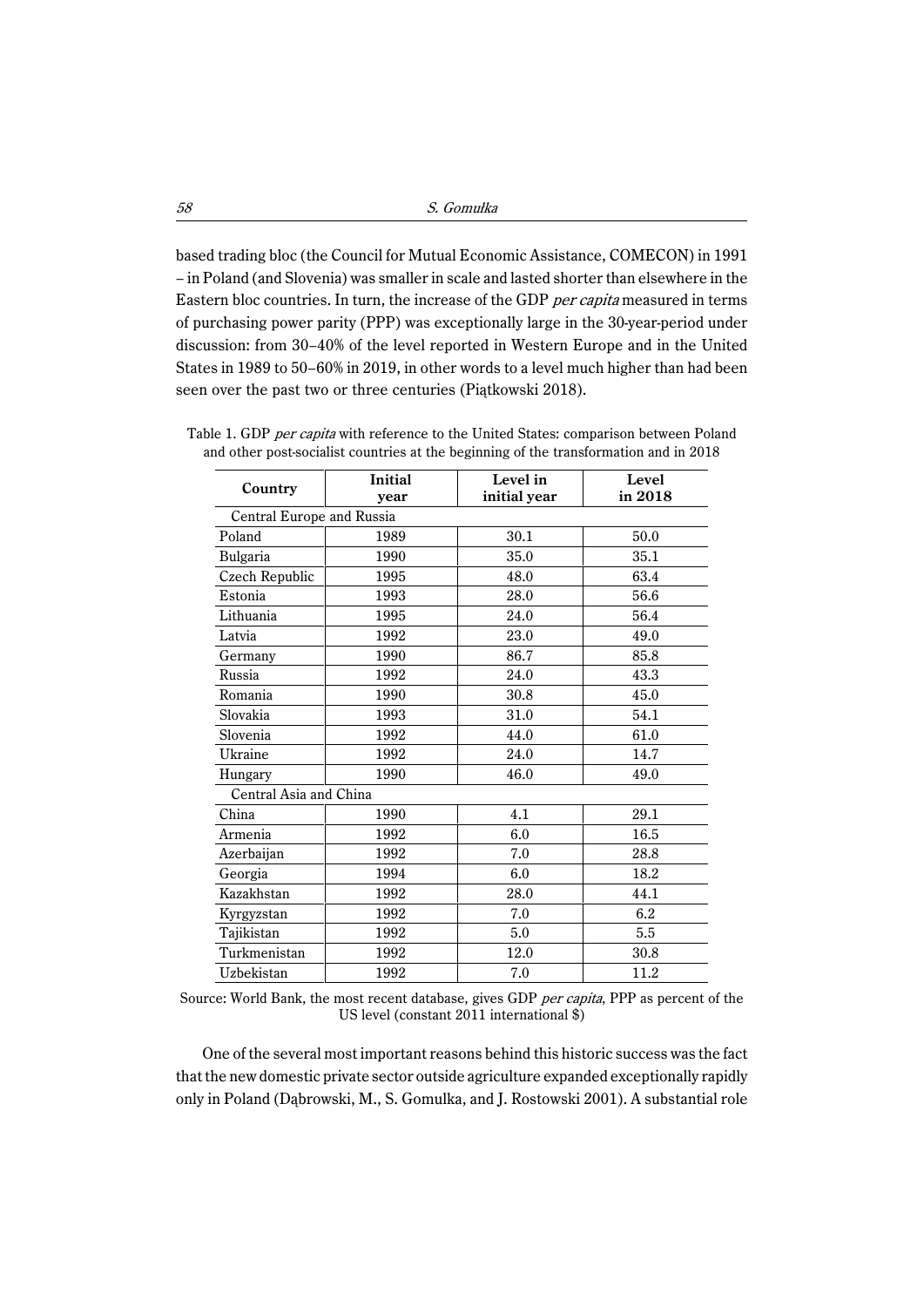in that expansion after 1988 was played by the country's opening up to the West in 1971–1981 and in 1984–1989, which had led to robust growth in private financial and human capital in Poland. However, most probably it chiefly resulted from a handful of reforms (legislative acts) launched by the Mazowiecki government at the beginning of 1990, with a crucial role in the drafting and implementing of those reforms being played by Leszek Balcerowicz and his associates, as well as from the economic policy pursued by that government and the following cabinets and parliaments as well as consecutive governors of the NBP (Gomulka 1998).

Before 1989, the share of the private sector in total employment was relatively large (32% in 1970, 26.6% in 1980, and 30.9% in 1989), but the share of the private sector outside agriculture was very low  $-2.9$  percent in 1970, 3.6 percent in 1980, and 7% in 1988 (Jarosz-Nojszewska, Morawski & Zawistowski 2017).

The success of Poland's economic policy in the transformation period is evidenced by the fact that since 1992 Poland has not experienced any recession on an economywide scale, nor any banking crisis. Fiscal policy, though not exemplary, did not play a strongly destabilizing role. Monetary policy was focused on gradually reducing inflation for the first 10 years, then on maintaining price stability for the past 20 years. The creation of a competent system of banking supervision has been a considerable success.

It is astounding how many critics of Poland's transformation strategy, not only politicians and journalists but also academics, formulate opinions that are at variance with these and other important and generally indisputable facts. I will adduce several such opinions.

#### **1. Wages, prices, and pensions**

The view that the year 1990 witnessed "an extremely large" decline in real wages is mistaken. It ignores the excessive increase in average real wages in the previous two years: by 13.6% in 1988 and by 26% in 1989. In 1990, real wages fell by 26.7% compared with the level in 1989, but only by 7.7% compared with the situation in 1987.

Another mistaken view holds that old age and disability pensioners were hard-hit in the initial period of the transformation. In 1990, their pensions were adjusted every quarter. As a result of the adjustment by nearly 31% in January 1991, the average pension rose in relation to the average wage from 64.1% in 1990 to 75.6% in 1991, the highest level in the whole of the 30-year period. Such strong growth complicated the situation of the state budget in 1991–1992 to a considerable extent.

Another myth is a view that has been propagated for many years and holds that the reformers were too focused on lowering inflation. Indeed, the plan for 1990 did call for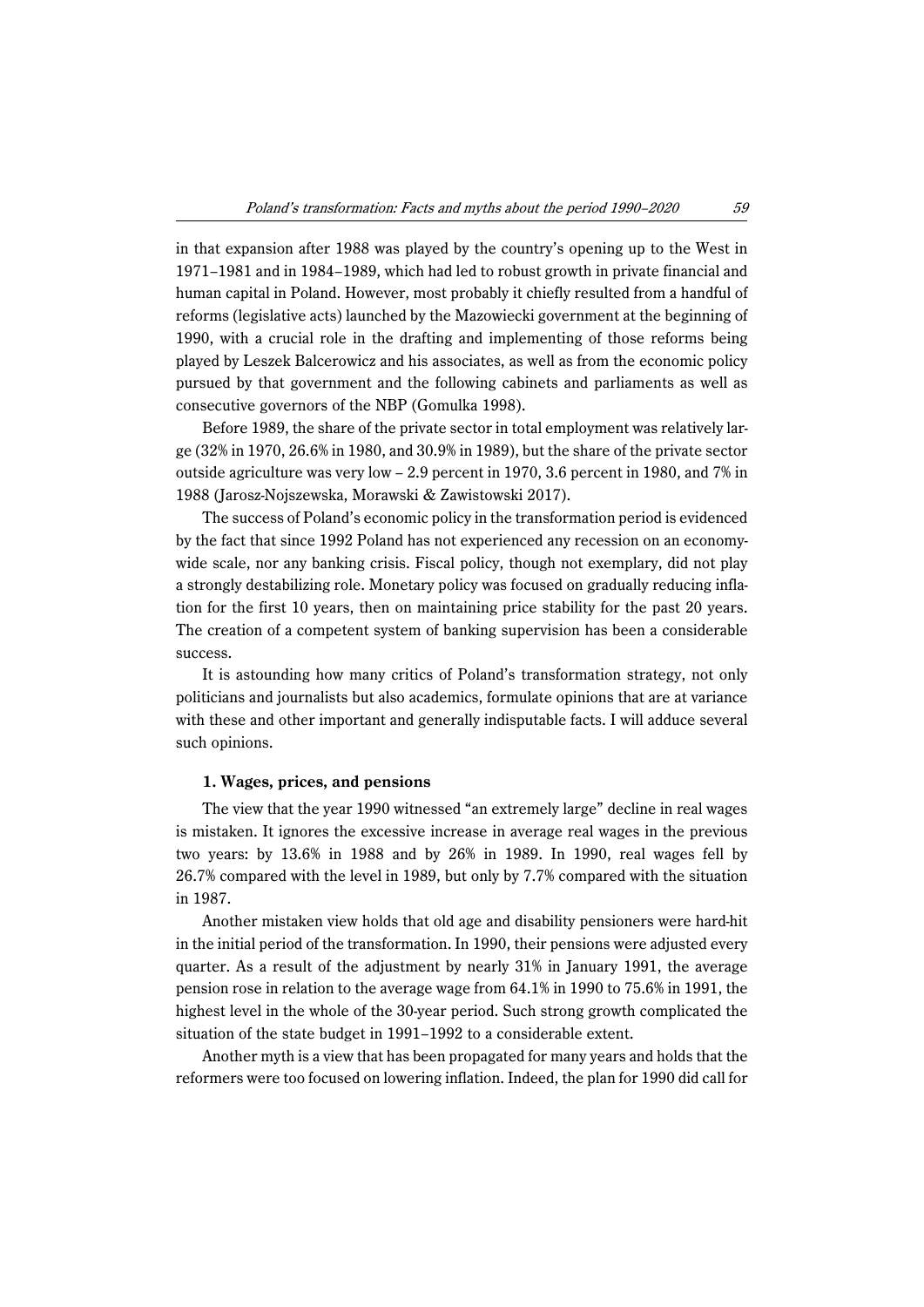bringing annual inflation below the level of 10% as early as at the end of the year. In reality, however, inflation was reduced gradually, and it took 12 years to lower inflation from 250% in 1990 to below 10% a year.

#### **2. Privatization**

Another myth is that privatization was carried out too hastily and without securing public interests to a sufficient degree. In reality, already at the end of 1989, the Council of Ministers issued a regulation prohibiting workers' councils from appointing individuals who were owners of private companies as members of the management boards of the Treasury-owned companies. The regulation cut the flow of profits from the public sector to the private sector. The state-owned enterprises in Poland were privatized exceptionally slowly in comparison with other European countries of "real socialism." This was because the Polish reformers rejected the kind of mass voucher privatization that was carried out in the former Soviet countries and Czechoslovakia, and the government of the Democratic Left Alliance (SLD) and the Polish People's Party (PSL), headed by Waldemar Pawlak, limited vaucher privatization through national investment funds to slightly over 400 medium-sized enterprises, which employed a total of around 200,000 staff. Unfortunately, "reprivatisation" (property restitution) was likewise too slow, partially for reasons related to its considerable costs for public finance.

Poland's economy was privatized relatively quickly, with the share of the private sector in GDP rising rapidly from 9.7% in 1988 outside agriculture and from the general level of 19.2%. However, political assessments and commentaries often fail to mention the reasons behind this situation: fast growth in the new domestic private sector, a large inflow of private foreign direct investments (FDIs), and a steep decline in production in most of the state-owned enterprises and cooperatives that witnessed a drop in demand for their products and services in the new price and trading conditions. Even now, the share of the public sector in Poland's GDP remains among the largest in the EU countries (Błaszczyk 2017) and currently poses a burden for the economy. This pertains in particular to the energy sector.

The first four years of the transformation witnessed a substantial rise in the registered unemployment rate: from 0% in 1989 to 6.3% in 1990, 11.8% in 1991, 13.6% in 1992, and 16.4% in 1993. In 1994–1999, the registered unemployment rate stood at an average of around 12%. In that period, many potentially unemployed individuals decided to take advantage of the possibility of going into retirement. Unemployment benefits were introduced, and they were initially high. In 2001–2004, the registered unemployment rate again rose to a very high level, namely around 19%. In turn, Poland's accession to the EU in 2004 immediately opened up access to the labour markets in the UK and Ireland, which was an important reason behind a significant decline in unemployment in 2005–2010.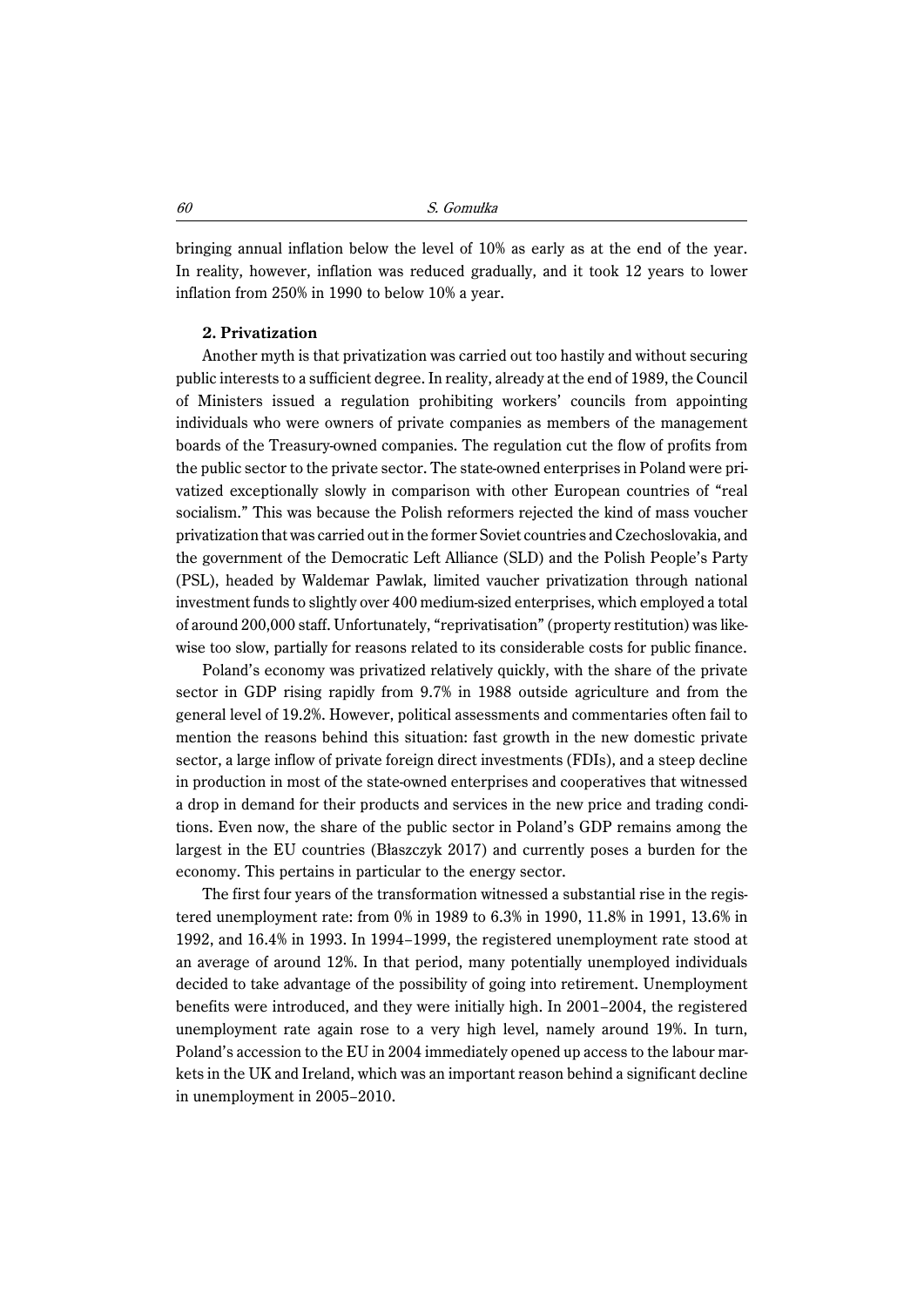In addition, it is sometimes claimed that the IMF played too great a role. Even in the initial period of the transformation, however, the IMF's role in the Polish authorities' economic policy was essentially advisory, largely due to the similarity of views. It was nonetheless very helpful in reducing by half the high debt to countries (30% in1991 and 20% in 1994) and Western banks (1994). In January 1990, the IMF approved a credit line for Poland, but no drawings were made under that arrangement<sup>2</sup>.

The main reforms were drafted by the Polish side (12 acts of legislation adopted at the end of 1989 are included in vol. 1 of the Transformacja polska series, Kowalik, 2010). This pertained not only to "Balcerowicz's Plan" for the fourth quarter of 1989 and 1990 but also to the Suchocka government's important stability-focused fiscal policy in the fourth quarter of 1992 and 1993 (when Jerzy Osiatyński held office as finance minister), which made it possible to reduce the public finance deficit by 5 percentage points of the GDP and to lower the foreign debt to the members of the Paris Club by a further 20% and to private banks from the London Club by 50%.

## **3. Industry**

In the transformation period of 1990–2018, the share of industry in GDP creation fell substantially from 25% to 22%. This statistical fact helped give rise to another two myths: one held that a period of de-industrialization actually occurred, and the other that this decline was caused by the displacement of industrial production by services. The former myth remains quite popular among critics of Poland's transformation strategy. But what are the facts?

If we take the value of GDP at constant prices in 1990 as 100, then in 2018 this figure was 276 according to the Central Statistical Office of Poland (GUS). In turn, sold industrial production at constant prices rose from the level of 100 in 1990 to 412 in 2018. Over these same 28 years, the average rate of GDP growth was 3.6% a year (or 3.3% over 1989–2018), while industrial production grew at an average rate of 5% a year. We can only speak of a phenomenon of de-industrialization in the context of 1990, when industrial production declined by 24.2%, and 1991, characterized by a drop of 8%. However, declines such as those reported in those two years largely actually should have taken, or indeed had to take place, because existing industrial products were ill adjusted to market demand or because the unit costs of production were too high.

But what was the reason for the decline in the share of industry in GDP at current prices over the whole of the transformation period? This drop was – and still is – main-

 $2^2$  A key role in the decision to provide that assistance to Poland was played by the G7 countries. Documents related to that and other debt reduction decisions can be found in vol. 2 and 3 of Transformacja polska: dokumenty i analizy ("The Polish Transformation: Documents and Analyses") (2011, 2013).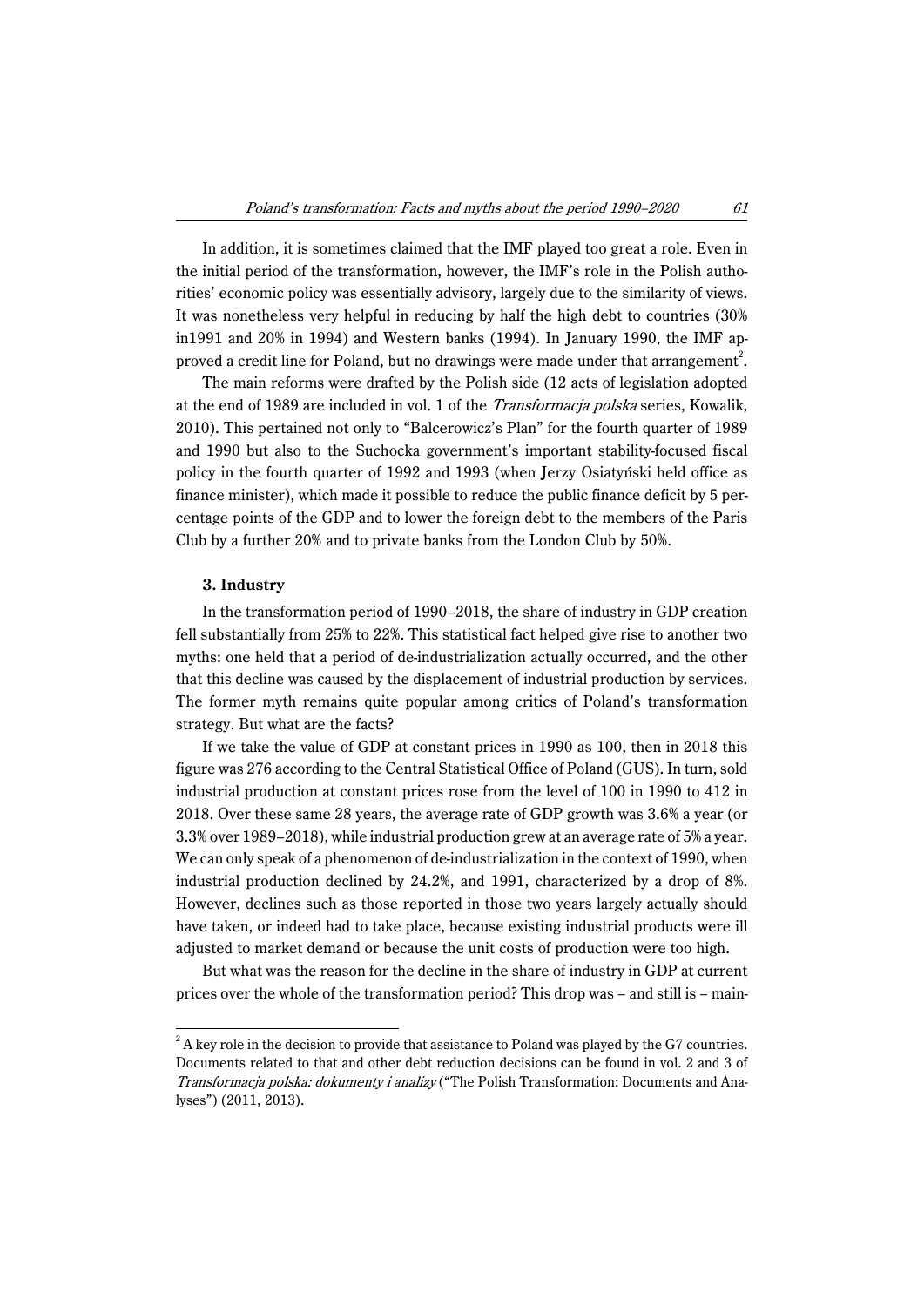ly caused by the fact that the prices of industrial products rise at a systematically slower pace than the prices of services, due to systematically faster growth in labour productivity in industry than in services. These differences in the pace of growth in labour productivity and in prices are a general global phenomenon.

#### **III. Civilization development: trends in Europe and problems in Poland**

#### **1. Political democracy**

One of the most important components of civilization development is the quality of political democracy. The Economist Intelligence Unit compiled an index measuring the condition of political democracy in all 40 European countries in 2016 (Madej 2017). It is based on five categories, each rated on a scale from zero to 10: electoral process and pluralism, functioning of government, political participation, political culture, and civil liberties. The index distinguishes between four types of regimes: full democracy, flawed democracy, authoritarian regime, and hybrid regime. According to the authors of the ranking, the only authoritarian regimes in 2016 were Russia and Belarus. Five countries were classified as hybrid regimes, only one of them being significant, namely Ukraine. Fourteen countries were classified as full democracies. Among this group Switzerland and four large countries, namely Germany, the UK, Spain, and the Netherlands. Other Western European countries score only slightly worse than those countries, whereas the Baltics and the Czech Republic and Slovakia are somewhat farther down in the ranking. In the countries described as flawed democracies, the category "electoral process and pluralism" has high scores. Another category that scores quite well is "civil liberties."

In Poland's case, the category "political culture" has an exceptionally low score. "Government functioning" also scores low, and "political participation" is also rather low. Consequently, the EIU concluded that the quality of political democracy in Poland in 2016 was among the lowest in the EU.

In 2017–2019, Poland's score was declining , a view confirmed by the Economist democracy index for 2019. This is because the executive took political control of the prosecution service and the public media, the civil service, the Constitutional Tribunal, and the National Council of the Judiciary (KRS) and attempted to take over control of courts, including the Supreme Court. This has created threats not only to democratic processes and in the political sphere, which resulted in the lower quality of legislation, but also to actual respect for civil rights in the civil and economic area.

A low level of political culture among voters had a considerable influence over the economic platforms of the parties that ran for parliament in 2019. Proposals were made that were aimed at making substantial improvements in people's financial situation in a short time, despite having a considerable destabilization potential in the long term. This included such pledges as: to increase radically the minimum wage in 2020–2023;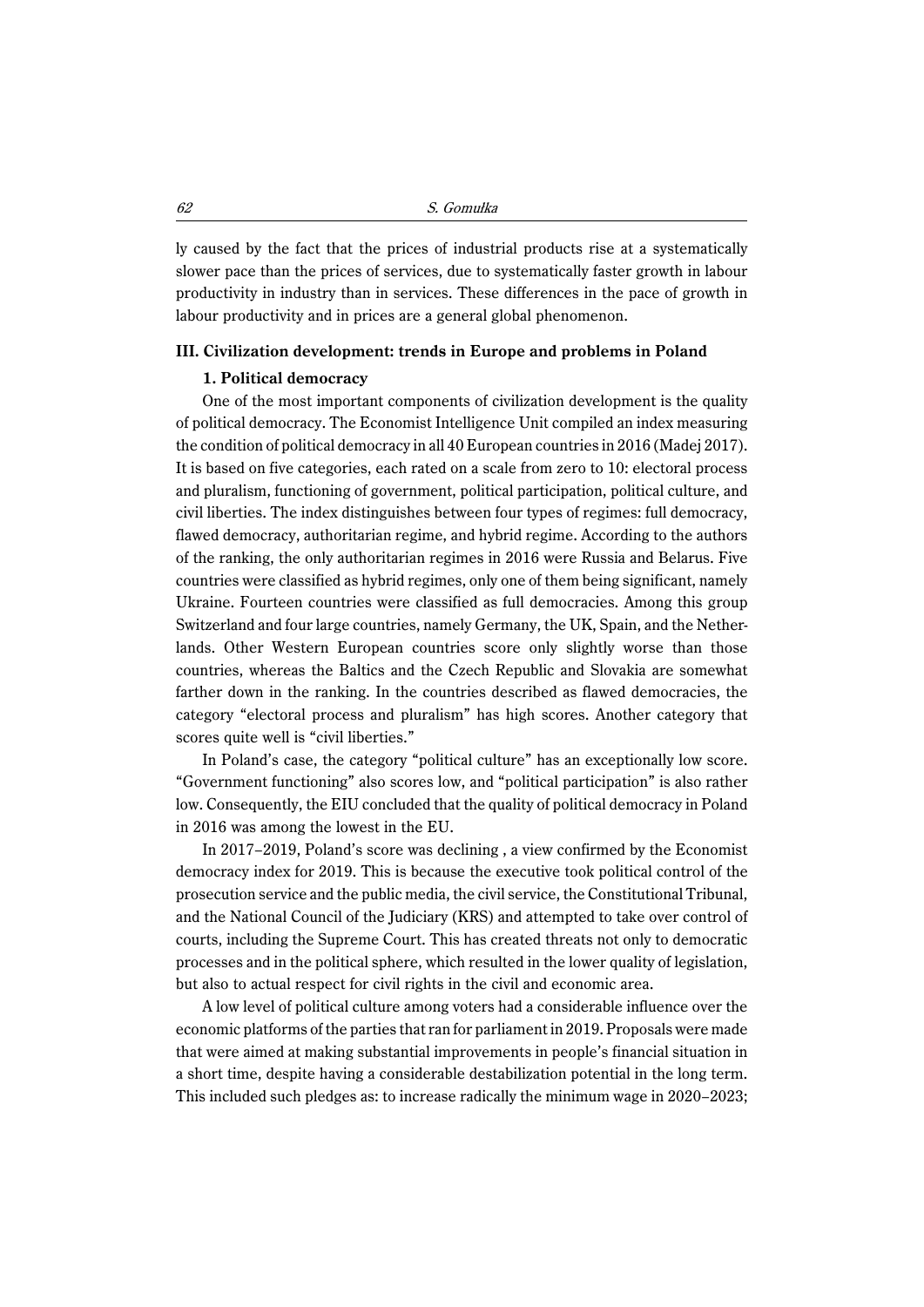to increase rapidly and substantially public spending on health care in relation to GDP without raising health care contributions; and to introduce so-called "13th pensions" and "14th pensions" (extra annual payouts to pensioners) without raising pension contributions and formal retirement ages, or offering tax incentives for those who want to continue working after reaching the retirement age. In the campaign preceding the parliamentary elections, almost all parties failed to support such proposals as: private co-payments for public health-care services and education; public co-payments for private health-care services and private schools; equal retirement ages for men and women; reduced pension privileges; the lifting of the prohibition on terminating a worker's employment contract for four years before they reach the formal retirement age; the presentation of ways to achieve and maintain an average zero or near-zero deficit in public finance; the presentation of ways to finance swift reductions in carbon dioxide emissions; or setting an approximate date for Poland's accession to the euro zone.

During the parliamentary campaign, some political leaders argued that the proposed very large and rapid raise in the minimum wage was a good method for "reaching the European pay levels quickly." In the short term, such an populist idea trumps politically the arguments raised by economists, who say that in the long run real wages are always determined by labour productivity, which in turn depends on skills and technology, which in turn depend on investment expenditures, the quality of education, good institutions, as well as the talents of innovators and entrepreneurs.

## **2. Income and wealth inequality**

In his review article, Michał Brzeziński (2017) draws the following conclusions:

- Income inequality remains high, and over the past several decades it has shown a tendency to grow in most countries, even in Denmark and Sweden. Based on income data from tax returns, inequality estimates have been recently adjusted upward, revealing a level of inequality significantly higher than survey-based estimates.
- After these adjustments, the actual Gini coefficient for Poland may be as high as 0.55, not around 0.30–0.40, as was previously believed. Such a result places Poland among the countries with the highest level of inequality in the world.
- Two other important gauges of income inequality are: (A) the percentage share of people who live below the subsistence level; and (B) the percentage share of people who live in extreme poverty – those who are legally entitled to social benefits and claim them. According to the most recent figures from the GUS, the indicator labelled "A" reached 5.6% in 2008, rose to 7.4% in 2014, and then fell to 4.3% in 2017. Surprisingly, it rose to 5.4% in 2018. However, the indicator labelled "B" rose even more rapidly – from  $10.4\%$  in 2017 to 14.1% in 2018. These data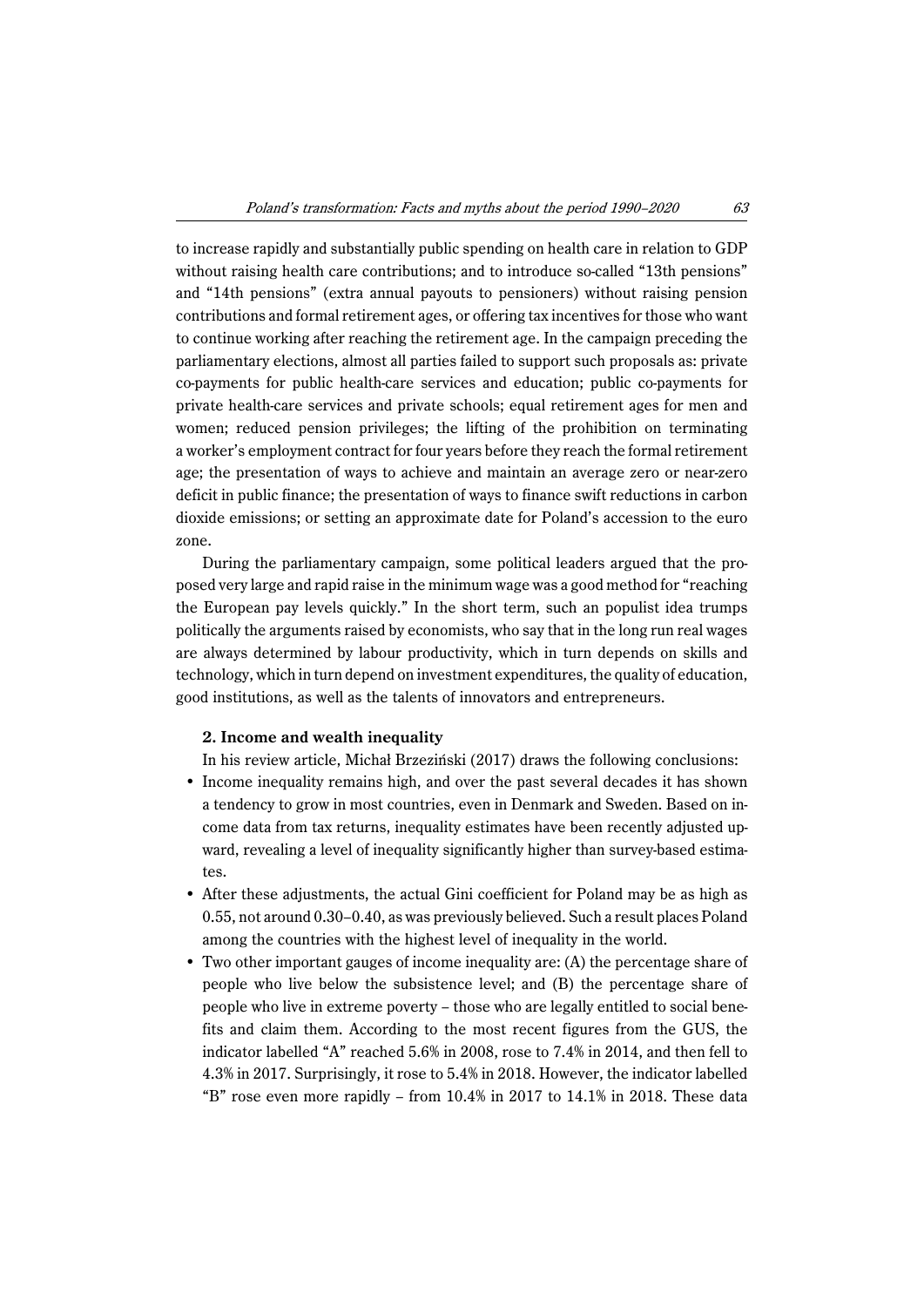prove that labour and skills play an important role in eliminating poverty, whereas the role of social transfers remains limited.

- The level of wealth inequality is significantly higher than income inequality practically everywhere. In Poland, however, it is lower than in highly developed countries.
- A significant level of income and wealth inequality may impact positively on the pace of economic growth, but if it is too high, it may play a socially and politically destabilizing role and therefore impact negatively also on the pace of economic growth. What poses a problem are not income levels among members of the middle class, but a very high level of wealth held by a small percentage share of people.

Importantly, the tax system and social transfers as well as spending on health care and education in every country should as a matter of principle be targeted towards reducing poverty and utilizing the creative talents of people to the fullest possible extent. In Poland, the economic policy in the period of transformation remained under the influence of that principle, known as the "social market economy" paradigm, dominant in the EU countries.

#### **3. Demographic trends**

Over the past 30–40 years, Europe has experienced three types of demographic changes: large-scale immigration, a low rate of natural population increase, and growth in average life expectancy. The impact of immigration applies in particular to Germany, France, the UK, and Sweden, and it has been large enough to introduce a visible cultural, national, and religious diversity into the fabric of society but also sufficiently moderate and gradual to make this diversity acceptable to and appreciated by local communities. In turn, growth in average life expectancy has brought acceptance for longer employment activity as something natural and appropriate.

In Poland, such demographic changes started after the country joined the EU in 2004. Initially, they were mainly related to increased emigration. According to estimates, there are around 2.5 million Polish nationals who have the status of emigrants – those who have lived in other EU countries for at least three months. The number of foreign nationals who live in Poland and have a similar status is estimated at around 1.5 million. Increased immigration in the past several years appears societally acceptable, but this may be because it has mainly involved individuals who are close to the Poles in terms of their national, linguistic, and religious characteristics.

Over the past 30 years, Poland has likewise witnessed a considerable rise in average life expectancy – by eight years for men (to 74 years, still five years less than the EU average) and by 6.5 years for women (to 81.8 years, only two years less than the EU average). As yet, however, this longer life expectancy has not been coupled with public acceptance for higher formal retirement ages and longer periods of employment activity.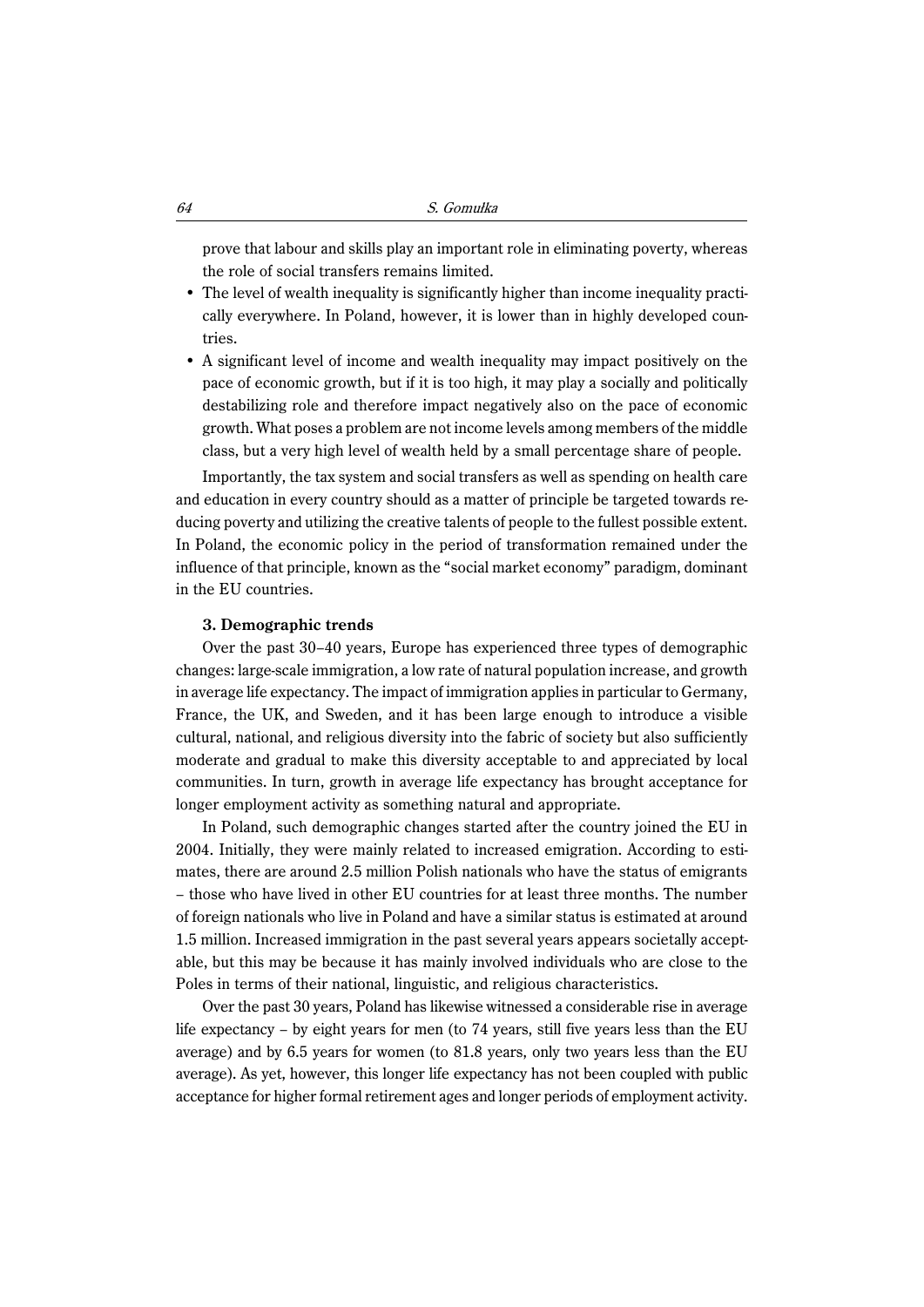Likewise, Poland has been characterized by growing acceptance of equal treatment for men and women, yet probably on a much smaller scale than in the old EU countries. Finally, despite the formal separation of church and state, the political role of the institutional Catholic Church as a clearly dominant religion remains large. Although this role is probably dwindling, it will remain much greater than in the old EU countries for the next several decades, perhaps even several generations.

Integration trends in Europe apply not only to the economic and political sphere but also to the linguistic, legal, and moral sphere, or in other words, to what is generally referred to as culture. These trends became visibly stronger when Poland and other Central European countries joined the EU. However, it will be some time before English becomes the second language used on a mass scale in Poland and the Constitution and the International Bill of Human Rights become commonly accepted laws.

# **4. Trends in the improvement of the quality of the natural environment in Poland and in the old EU countries**

Nicholas Stern, a prominent British economist, formulated the following opinion on the occasion of the Climate Change Conference in Katowice in December 2018:

"The transition to a zero-carbon economy is the inclusive growth story of the twenty first century. It needs to be managed with effective and cohesive policies, whilst recognizing that sustainable development, inclusive growth and climate action are interwoven and mutually supportive." (Stern 2019)

The shift away from a carbon-based economy started in the UK and France in the 1970s, with trends towards nuclear energy becoming significantly stronger in the 1980s. Over the past 30 years (1990–2019), the EU has witnessed the emergence of a new and increasingly important component in this trend, namely renewable energy sources (RES). The UK is expected to phase out all coal-based power plants by 2025. As a result of technological progress, the years 2009–2018 witnessed a marked drop in the unit costs of electricity production in the RES segment. On the other hand, total unit costs of the production of coal and oil-based energy are growing. Likewise, the abandonment of traditional energy sources has been substantiated with important environmental and climate-related reasons as well as the depletion of natural resources, inevitable by the end of this century. In 2018 and 2019, Poland imported around 25% of its demand for coal and around 10% of its demand for electricity. Identified coal deposits are large, but the costs of building new underground mines are so high that the exploitation of such deposits is usually unprofitable. Consequently, even official government forecasts warn of the possibility of a major energy crisis around 2030.

On the scale of the globe, alarming fundamental environmental quality parameters include: rapidly growing greenhouse gas production, a considerable rise in temperatures in vast areas of the globe and the related sea level rise as well as growing instability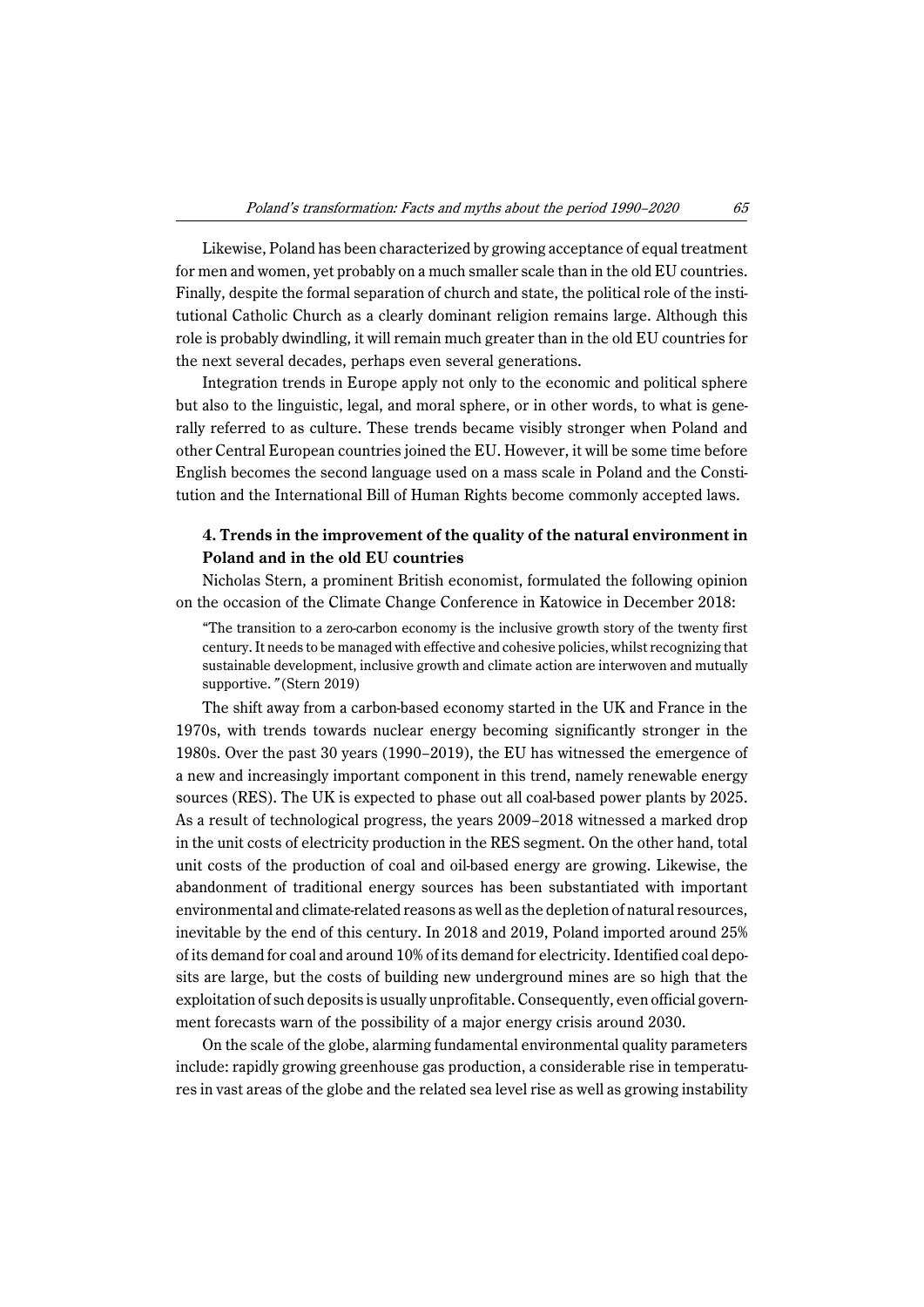in the supply of water to plants, animals, and people. The EU has responded to this situation with what is referred to as the European Green Deal. The EU accounts for only around 10% of the world's net production of carbon dioxide, but per capita emissions are still above the world's average. The EU's strategic goal now involves reducing this share to zero by 2050, which means reducing the emissions of carbon dioxide by humans and animals to the level of its absorption by trees and plants. Efforts to implement this goal are helped by what are important and essentially revolutionary technological innovations in the field of renewable energy sources and means of transport propelled by electric motors. Animal farming for meat production accounts apparently for around 20% of the world's greenhouse gas emissions. Recent years have witnessed the arrival of a new technology also in this field: the production of cultured meat, with a culture of animal stem cells being grown with the use of plant-based culture medium.

Over the past 20 years, the measures taken by Poland in the RES field were a lot less intensive than in the EU. Over this period, Poland and the EU have started to move in diverging directions in the field of energy policy. Consequently, the trends that prevail in Poland include a high death rate and the more common occurrence of diseases caused by low and worsening air quality, growing costs of carbon dioxide emissions permits, a growing risk of draughts, floods, and periodical water supply crises as well as the risk of rapidly growing energy prices and, after 2030, the prospect of energy shutoffs on a significant scale. These adverse trends and risks persist despite a strong reduction in the role of coal in the economy (electricity, heating, and the metallurgical sector) in 1990–2000 as a result of the systemic transformation. In 2017, according to EC data (2018), the carbon dioxide emissions per capita in Poland (8.48 metric tons) were nonetheless higher than the EU average (6.97 metric tons) and much higher than the world's average (4.91 metric tons).

Achieving the goal set forth by EU for 2050 will require major and swift changes in the country's economic policy: opting out of creating new brown coal opencast mines and coal-fired power plants, shutting down existing coal mines and gradually phasing out most coal-fired power plants, in addition to the construction of a distributed network of water reservoirs by local governments, the modernization of power grids by the state (in order to reduce what are currently considerable losses), and the complete elimination of heating with the use of old polluting coal-fired stoves. As a part of a new strategic policy, we also need to leave the production of electricity mainly to the private sector.<sup>3</sup>

 $3$  The actual energy mix in 2019: 75% coal, 11% renewables, 8% national gas, 6% other. The energy mix proposed by the current government in 2040 calls for 50% coal, 20% nuclear power, 20% renewables, and 10% natural gas. Given the costs of energy production and the climate objectives, a reasonably good mix for this year would envision 50% renewables, 30% coal, 10% nuclear power and 10% natural gas, while a good mix for 2050 would be 70% renewables, 20% nuclear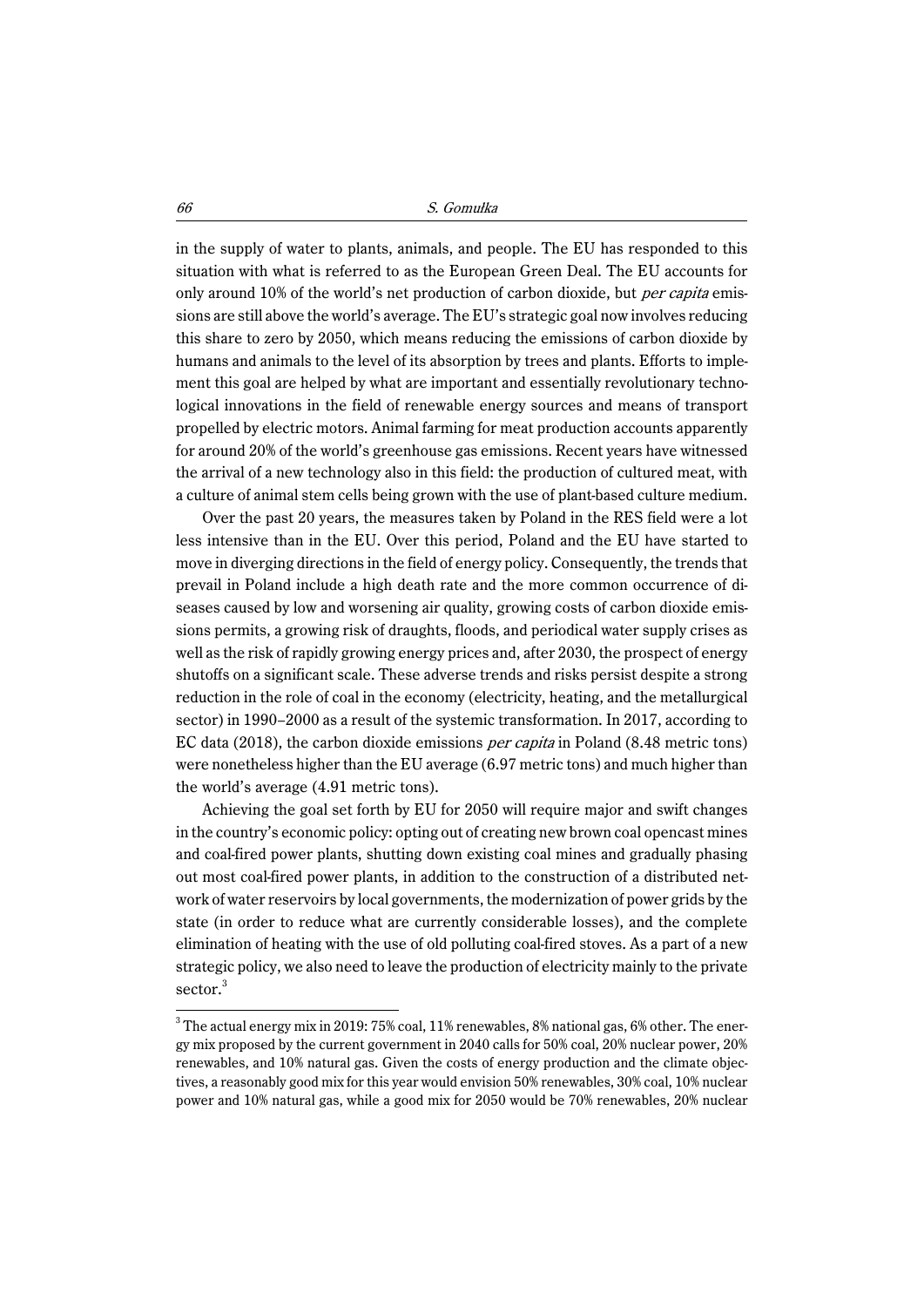# **IV. The Polish economy's chances for reaching the Western levels of the GDP and wealth per capita**

In 1989, Poland's GDP per capita (PPP) was 30.1% of the US level, compared with 84.2% in Germany (without East Germany), according to the IMF's figures. A radical change in the economic and political system and a profound reorientation of economic and technological links have drastically reduced the barriers limiting Poland's access to technological innovation. Poland became one of the "catching-up" countries. The success of its efforts is evidenced by the fact that according to the IMF, Poland's GDP per capita (PPP) in 2019 reached 51.4% of the US level and 60.9% of the level reported in Germany (together with the former East Germany).

Another important gauge of a country's economic condition is wealth *per capita*. In Poland, this is still only one-sixth of the levels reported in the United States and Germany. As a result of low domestic savings in relation to the GDP, the reduction of this very wide gap is only possible to a limited extent in the next 30 years.

Hence the proposed forecast that Poland stands a chance of (almost) reaching the level of the GDP per capita in the West by 2050, but the difference in terms of wealth per capita will remain (very) large for much longer.

# **1. Interpretation of the rapid pace of growth in Poland's GDP in 2016–2019**

In 2016–2019, the GDP rose at a much faster pace than the long-term trend in the 30-year period between 1989 and 2019, namely 3.3%. There were many reasons behind this exceptionally good economic situation. Here, I will list four particularly important ones:

- the economic situation in the EU was better than average, which stimulated Poland's exports and increased the level of domestic capacity utilization;
- private consumption grew rapidly, stimulated by higher social transfers and a rapid raise in income levels, which also increased the level of capacity utilization;
- many people immigrated from Ukraine and Belarus in search of jobs, which made it possible to increase employment;
- there was a high level of investments funded by foreign, private and EU, funds.

Developments after 2019 are likely to be quite different than during the last 30 years. Due to a health-related global recession in 2020, the GDP in Poland is expected to remain in 2021 at the level in 2019. After 2021 the trend rate of growth of the GDP per capita should fall significantly below the level in 2016–2019. The reasons for this are as follows:

power, and 10% natural gas. By comparison, Germany aims to produce already in 2030 65% energy from renewables, and in 2040 no energy from coal.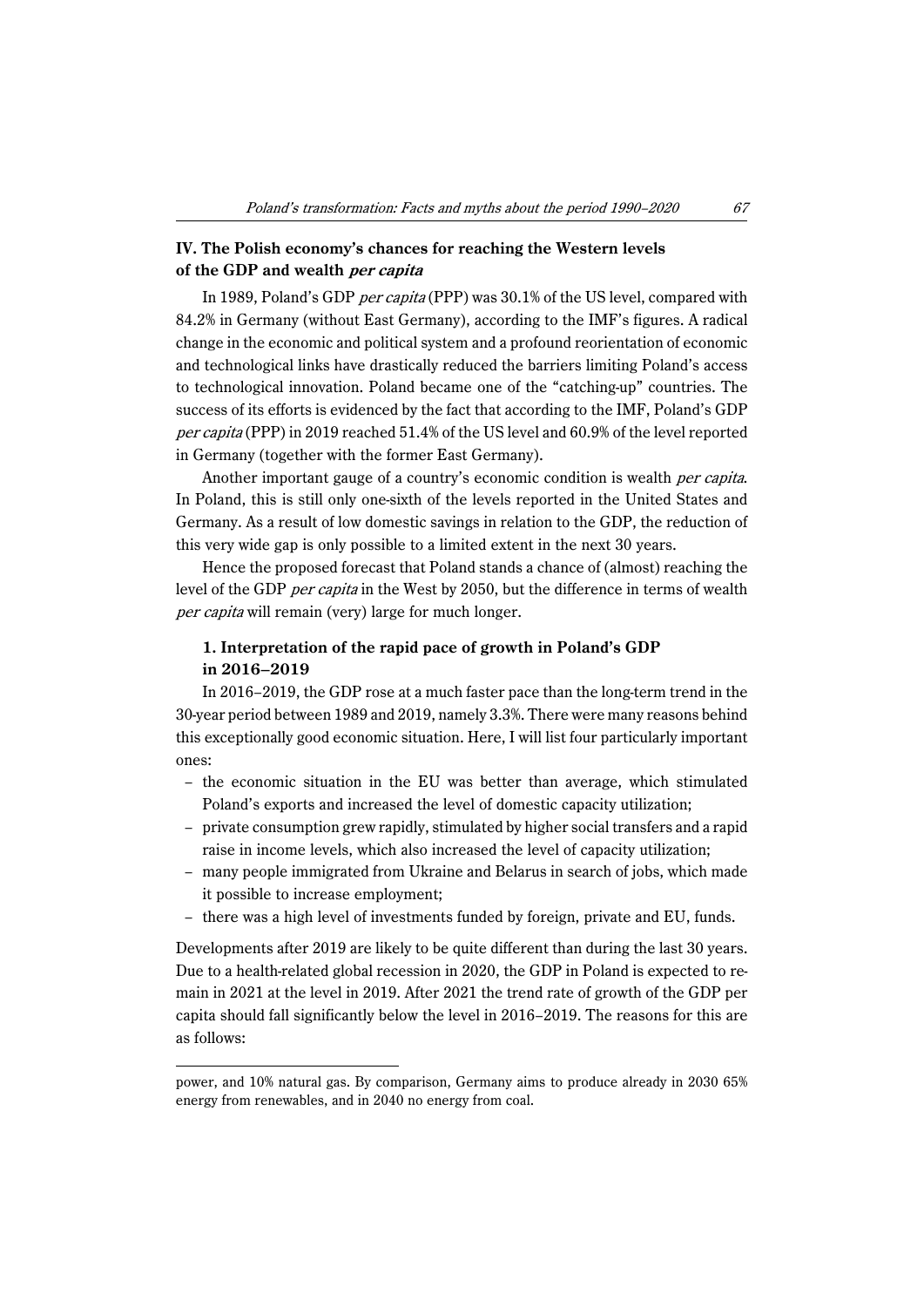- a lower pace of growth in the EU's GDP, around 1–1.5% instead of 2–3% in 2016–2018, and – as a result of this lower pace of growth and problems in global trade – a lower rate of growth in the EU's exports, which will translate into a lower growth in Poland's exports to the EU;
- a substantial decline in the Polish working-age population and a low, perhaps even dwindling level of employment activity;
- an inevitable decline in the EU investments in Poland after 2022;
- in the years after 2021 the most important thing will be that as "catching-up countries" near the level of the GDP *per capita* in the most developed countries, the rate of GDP growth in each such "catching-up" country, including Poland, falls automatically, eventually reaching the level of 1–1,5% a year.

#### **2. Forecasts for the next several years**

In 2020 the global economy found itself unexpectedly in the state of a significant recession, caused by restrictive government measures intended to reduce the human cost of a large world-wide coronavirus epidemy. The GDP is expected to fall by some 3–5% globally, and by some 5–10% in the EU and the USA. To limit that recession in the course of 2020 and to initiate a recovery in 2021, very expansionary monetary and fiscal policies have been adopted. The expected outcome is that the total change of global GDP will be close to zero in the period 2020–2021. Developments in Poland are likely to imitate those in the world. These developments are expected to increase sharply the public debt and reduce private investment for several years after 2021, but to have a limited impact on the trend rate of growth in the long term.

Already in 2017, the IMF pointed out to three phenomena in Poland: since 2012, the working-age population in the country had been dwindling at a rate of 1% a year, investments in fixed assets made by Polish private-owned companies accounted for a mere 11% of the GDP in 2004–2016, and the pace of growth in the total productivity of the main production factors, namely labour and capital, fell from 2.4% in 2003–2007 to 1% in 2013–2016.

The proposals included in the incumbent government's economic program are quite detailed on two important issues. If implemented consistently, these proposals could pose a problem in the long run. They are:

- 1. A change in the pension system that involves introducing additional pension payouts (13th and 14th pension) financed from the state budget.
- 2. A radical increase in the administratively determined minimum wage, much faster than the rise in labour productivity.

The proposed large increase of the minimum wage, if implemented, would create the illusion that real wages are determined by politicians, rather than by investments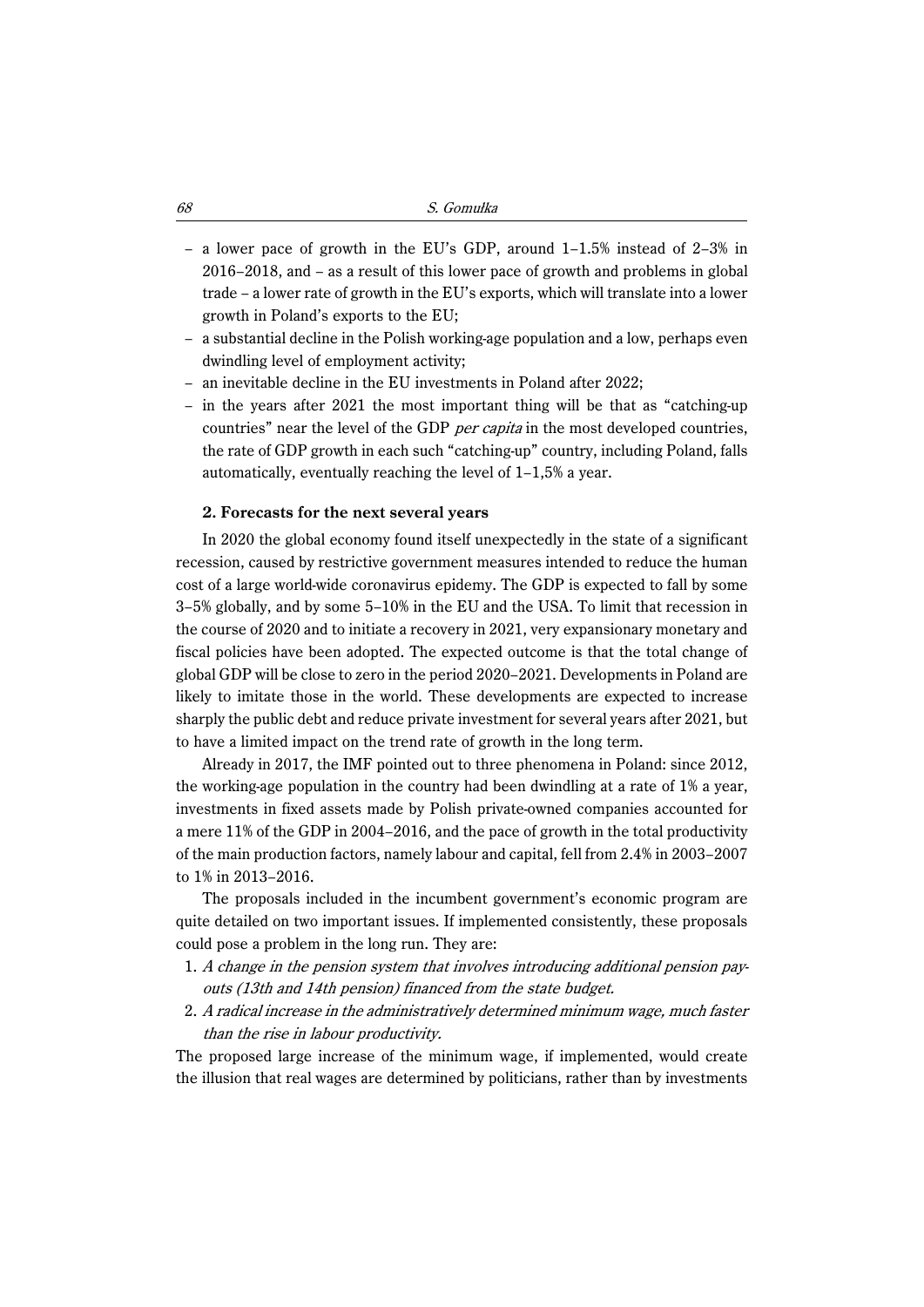and technology, and so by businesses and employees. The very large increase of public debt in 2020 may force the government to abandon the implementation of proposals 1 and 2.

After Poland's accession to the EU in 2004, the EU's funding of nearly half of public investments played an important modernization role in the country, especially in the field of infrastructure (CASE 2019). After 2022, this funding will be reduced significantly. From 1994 to 2018, an important role in the development of the export sector and the technological innovation was played by foreign investments: an average of 3.3% of the GDP a year, around 15% of all investments. However, the political doctrine pursued by the governing Law and Justice (PiS) party considers them a threat to national sovereignty. This may reduce the inflow of FDI.

#### **3. Adjustments needed in Poland's economic policy**

In the long run, the pace of economic growth is determined by two factors: a percentage change in the number of people who work and the pace of qualitative change in such fields as technology, employees' skills, and the quality of institutions. The number of people who work is influenced positively by considerable net immigration and negatively by the dwindling number of the Poles of working age – according to the GUS, this number will decrease in 2020 by 484,000 compared with 2018 and by 1.2 million compared with 2015. In the future, the number of people who work will be affected negatively by two factors: Poland's shrinking population and the growing share of pensioners in this population. In turn, the pace of qualitative changes in "catchingup" countries, which include Poland, is mainly influenced by the share of investments in the GDP, because investments largely determine a country's ability to absorb innovation. Since the share of the EU-originated savings and investments in the GDP of Poland will almost certainly decrease, measures are needed that will increase domestic savings and investments.

The negative impact of the lower statutory retirement ages on labour supply is estimated at around 700,000 people. Also, Poland is entering a period of a demographic decline. So far, these two developments have been compensated by the inflow of workers from Ukraine and other countries as well as the flow of workforce away from agriculture.

In the highly developed countries, the expected long-term pace of GDP growth per *capita* in the coming decades is  $1.2-1.5%$  a year. However, there are considerable differences in this respect within specific countries despite the same economic policy and the same institutions: between the South vs the North in the UK and in Italy, between the West and South vs the East in Germany, and between California and states in the East vs the central states in the United States. Usually, these are differences of  $1:2$ , sometimes even  $1:5$ .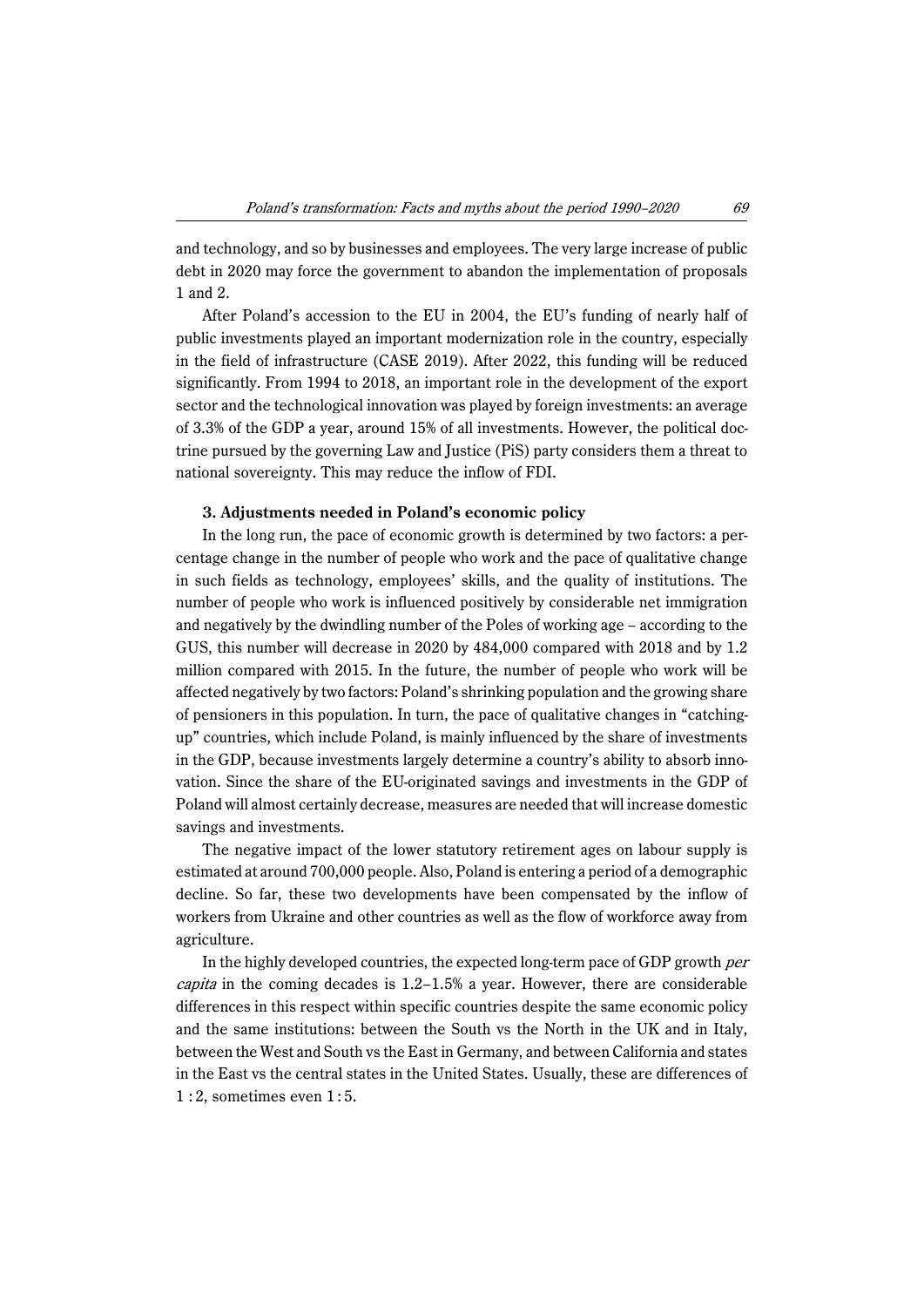The existing differences result from considerable variations in the level of human and physical capital. In the EU, there are highly developed countries with a high level of the GDP per capita (group A countries) and countries with visibly lower GDP levels (group B countries). Group A chiefly comprises Germany (without the former East Germany), the UK, the Netherlands, Belgium, Scandinavia, and Ireland, whereas group B comprises Italy, Spain, the former East Germany, perhaps also Greece, Slovenia, the Czech Republic, and Portugal.

I propose to adopt the assumption that Poland, given the consumption and investment preferences of its inhabitants, may be capable of joining group B.

## **4**. **Four scenarios of economic growth in 2020–2040**

In the main scenario for Poland, I propose assuming that the average rate of growth in the GDP per capita will be 2.5% until 2030 and 2% in 2030–2040. This scenario is based on the assumption that Poland will join the group B countries in 2040, when the *per capita* income gap between Poland and Spain and Italy is closed. In the optimistic scenario, the rate of growth until 2030 would be higher by 0.5 percentage point, which means 3% a year. In the pessimistic scenario, it would be lower by 0.5 percentage point, which means 2% a year. Let us call these Scenario One (the optimistic scenario), Scenario Two (the standard scenario), and Scenario Three (the pessimistic scenario).

If we adopt these assumptions, Poland's position would be as follows: in Scenario Three, the development gap between Poland and wealthy countries would stop narrowing in 10–15 years, with the average income *per capita* reaching the level of around 65% of the income *per capita* in Germany (without the former German Democratic Republic). In Scenarios One and Two, the narrowing of the income gap would continue until 2040, when the average income in Poland would reach 70–75% of the average income in Germany (without the former German Democratic Republic) in Scenario Two and 80–85% in Scenario One. Each scenario is related to a different economic policy.

In Scenario One, economic policy would aim at maintaining a stable number of people employed in the non-agricultural sector, lowering considerably the number of those working in agriculture and low-productivity enterprises, maintaining solid public finance (with an average deficit near zero), and a large share of investments in fixed assets in national income (more like 20–25% of the GDP than 15–20%).

## **V. Concluding remarks: slower trend rate of economic growth and growing tension in public finance**

The government's economic policy implemented in 2016–2019 favoured consumption more than investments. Total investments in fixed assets in relation to the GDP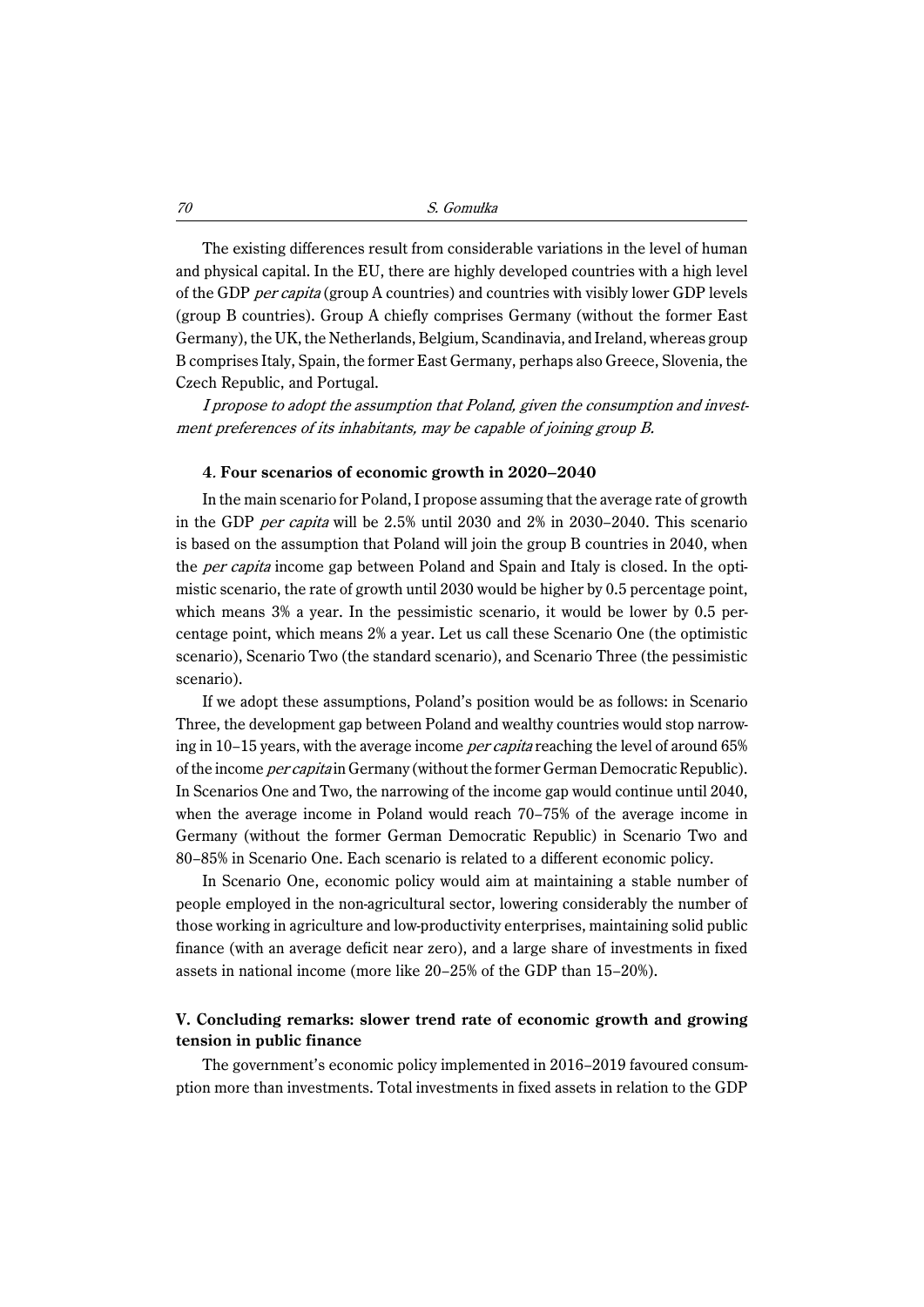reached 20.1% in 2015, but fell to 17.7% in 2017 and 18.2% in 2018. This happened despite the fact that Prime Minister Mateusz Morawiecki stressed the importance of investments, especially domestic investments, for economic development. In addition, the lowering of the formal retirement ages will mean a strong decline in the number of people who work (700,000 over 5–10 years). It also means the risk of strong growth in budgetary subsidies for the pension system. In such a situation, it would be more difficult to cope with the budgetary criteria for accession to the euro zone.

The coronavirus-related recession in 2020 poses a considerable risk to economic developments in Poland in the early 2020s. According to official forcasts the Polish government's policy response to this recession will cause the public debt to increase to about 62% of the GDP by the end of 2020 and about 64% by the end of 2021, thus exceeding the constitutional threshold of 60% of the GDP. If fiscal and monetary policies continue to be highly expantionary also after 2021 we could witness developments worse than Scenario Three, which we can describe as an extremely pessimistic Scenario Four. It could even include the materialization of certain alarming forecasts anticipating a public debt crisis and many years of stagflation (Gronicki & Hausner 2019).

For many years, Poland's public finance has been characterized by an excessive deficit and an excessive level of public debt in relation to the GDP, too close to the constitutional threshold of 60% (instead of below 40%, as is the case in the Czech Republic). In years characterized by rapid economic growth, for example in the period of 2017–2019, Poland should have reported a substantial budget surplus, while in fact it recorded a deficit.

In this respect, Poland differs from most of the EU countries. We owe the relatively comfortable situation in public finance in the period 2017–2019 chiefly to the "positive shocks" described above, several considerable one-off revenues to the state budget, and the government's withdrawal from several campaign promises.

In the coming years, we will witness two important changes. First is a significant reduction in the trend rate of per capita economic growth, resulting in an end of the caching-up process. Second is a growing pressure towards the worsening of the state of public finances for reasons related to a drop in the pace of GDP growth and the promised considerable growth in spending on social transfers, health care, national defence, environmental protection, and the pension system. According to the authors of a balanced development index, "Poland seems to be moving towards the category of emotional countries, such as Greece, with all the related dangers incoming" (Koźmiński et al. 2020). Even though this is more of a warning rather than a firm prediction, it should be taken seriously by the Polish electorate, and by Poland's intellectual and political leaders.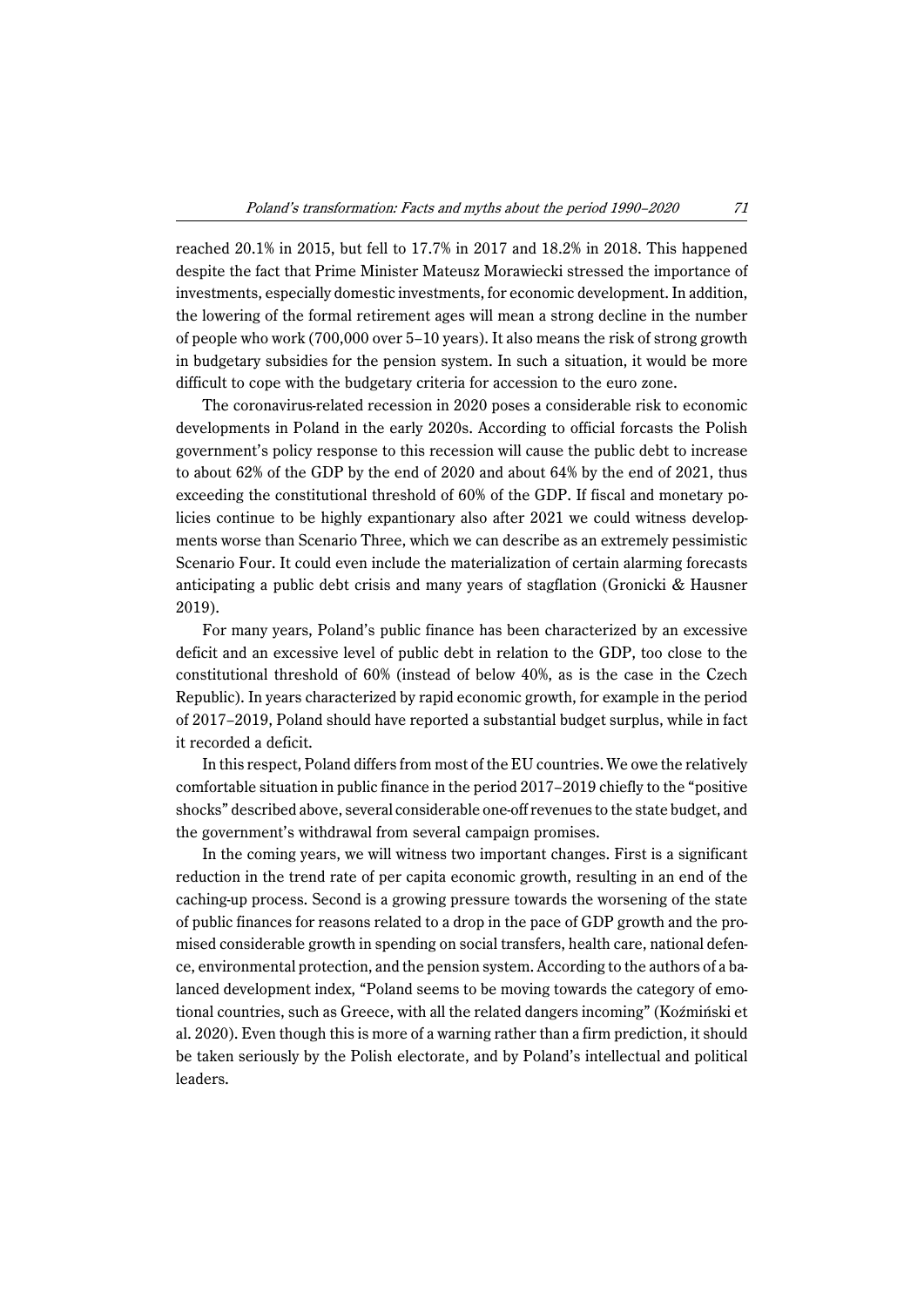**Acknowledgments**. I am thankful for the helpful comments from Leszek Balcerowicz, Marian Gorynia, Andrzej Koźmiński, Roman Kuźniar, Ryszard Pazdan, Aleksander Smolar, Oded Stark and Jerzy Wilkin. Helpful comments on the analysis of the transformation in 1989–2019 were likewise made during discussions at the Poland' Stefan Batory Foundation and at the Macroeconomics Congress in the Warsaw School of Economics (SGH). Translation from Polish into English is by Daniel J. Sax and from English into French by the Editor of RIELF, professor Krzysztof Malaga. An earlier version of this paper was published in Polish in Rocznik Strategiczny (Annual Strategy) 2019/20, 2020, Roman Kuźniar (ed.), Wydawnictwo Naukowe Scholar, Warszawa.

#### **Bibliography**

- Błaszczyk B. (2017), Zmiany w systemie instytucjonalnym polskiej gospodarki. Wypieranie własności prywatnej, rynku i konkurencji przez państwo w ramach "dobrej zmiany", [in:] L. Balcerowicz & W. Gadomski (eds.) Perspektywy dla Polski. Polska gospodarka w latach 2015–2017 na tle lat wcześniejszych i prognozy na przyszłość, FOR, Raport, Warsaw.
- Brzeziński M. (2017), Nierówności dochodowe i majątkowe w Europie fakty, przyczyny i konsekwencje, [in:] J. Kler & K. Prandecki (eds.), Zróżnicowanie dochodowe i społeczne Europy, Polish Academy of Sciences, Warsaw.
- CASE (2019), Nasza Europa: 15 lat Polski w Unii Europejskiej, Warsaw.
- Dąbrowski M., S. Gomulka and J. Rostowski (2001), The Stiglitz-Ellerman Rejoinder: Our Main Criticisms Remain Unananswerd, Journal of Policy Reform, vol. 4. pp. 339–348.
- European Commission (2018), Fossil CO<sub>2</sub> emissions of all world countries, Publications Office of the EU, Luxembourg.
- Gomulka S. (1994), Economic and Political Constraints During Transition, Europe-Asia Studies, vol. 46, nr. 1.
- Gomulka S. (1998), The Polish Model of Transformation and Growth, Economics of Transition 6(1): 163–171.
- Gomułka S., T. Kowalik (ed.), (2011), Transformacja polska, dokumenty i analizy 1990, Wydawnictwo Naukowe SCHOLAR, Warsaw.
- Gomułka S. (ed.) (2013), Transformacja polska, dokumenty i analizy 1991–1993, Wydawnictwo Naukowe SCHOLAR, Warsaw.
- Gomułka S. (2015), Głos w dyskusji, [in:] Z. Kolenda (red.), Osiągnięcia i zmiany w polskiej gospodarce po 1989 roku, Polska Akademia Umiejętności, Kraków.
- Gomulka S. (2016), Poland's economic and social transformation 1989–2014 and contemporary challenges, Central Bank Review 16, 19–23. Polish version [in:] Polish Academy of Sciences, Nauka 3/2014, 7–16.
- Gomułka S. (2017a), Wzrost gospodarczy Polski w perspektywie światowej i długofalowej: do roku 2015, ostatnie dwa lata, prognozy, [in:] L. Balcerowicz, W. Gadomski (eds) Perspektywy dla Polski. Polska gospodarka w latach 2015–2017 na tle lat wcześniejszych i prognozy na przyszłość, FOR, Raport, Warszawa.
- Gomulka S. (2017b), The Global Economy in the 21 Century: Will the Trends of the 20th Century Continue? Central European Economic Journal 2(49): 62–72.
- Gomulka, S. (2018), Poland's Economic Performance in Global and Long-term Perspective: Surprises so far and Risks in the Years Ahead, Central European Economic Journal, 5: 109–117.